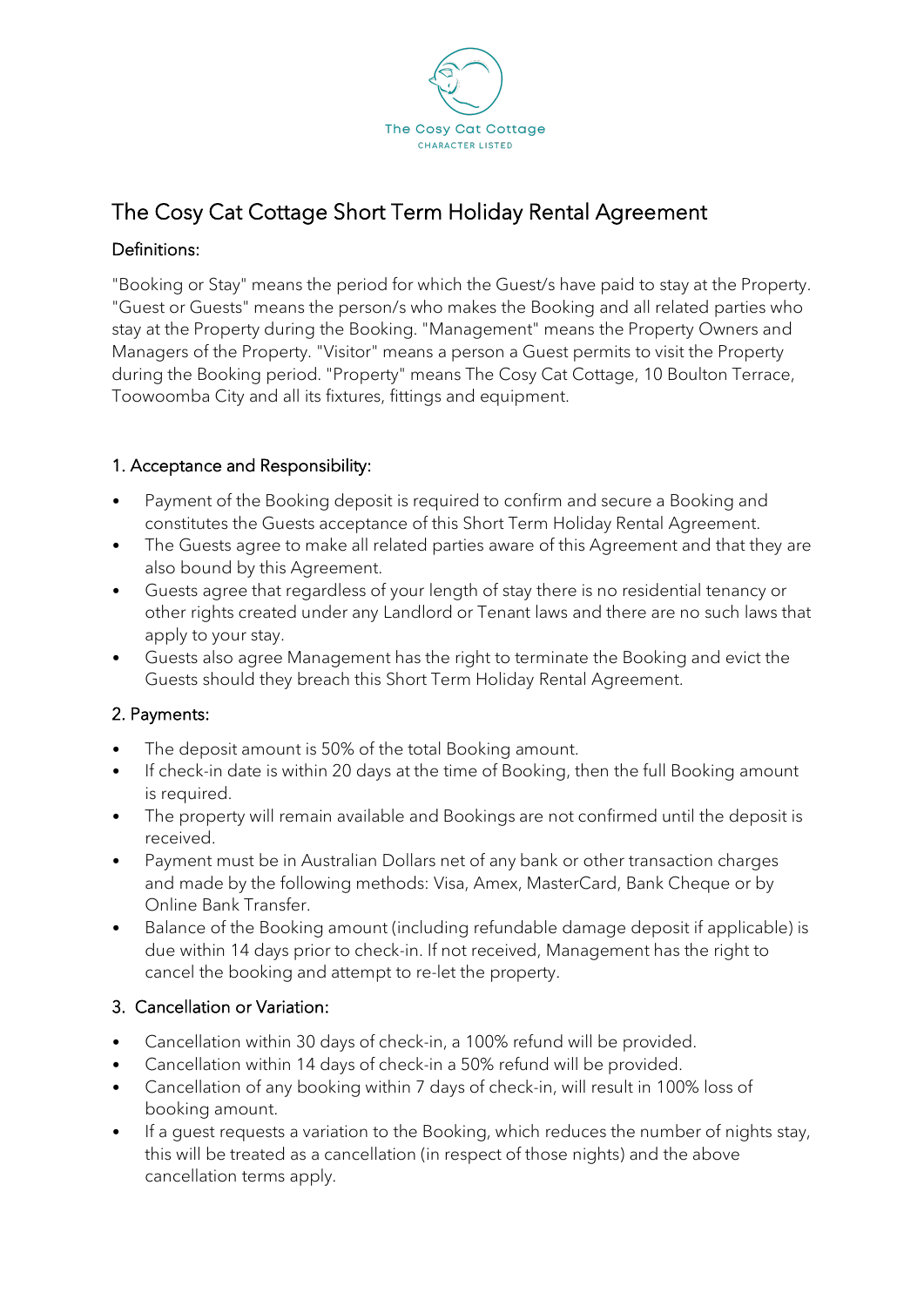

• Minimum night's stay policy is 2 nights (unless otherwise stated). No refund will be made for a variation to the extent that it breaches the minimum 2 nights stay policy.

# 4. Refundable Damage / Security Deposit:

- A refundable damage deposit payment maybe requested. Once the property has been inspected and deemed left in a similar state to check-in, it will be credited within approx 10 working days to the Guests designated payment method at the time of Booking.
- Guests are responsible for any damage, breakages, theft or loss caused to the property or its contents during their stay and must notify Management immediately should any occur. Management may recover these costs.

#### 5. Pets:

- Pets are allowed by arrangement and must be agreed in writing with Management prior to payment. If agreed, a one off fee is applicable.
- Undeclared pets will be treated as a breach of this Short Term Holiday Rental Agreement and may result in an additonal charge of \$50 and/or immediate Booking termination or eviction without refund.
- All pets should have current vaccination records available. Guests agree to take full responsibility for the welfare and safety of their pet and the welfare and safety of any persons that come in contact with the pet while on the property.
- An outdoor kennel is provided and the property is fenced.
- Pets are not permitted on beds or furniture. Evidence of pets having been on beds or furniture may incur extra cleaning and/or replacement cost charges.
- Pets are never to be left inside the property unattended.
- Guests agree to pay for any damage to the property caused by their pet during your stay.
- A poop scoop must be conducted prior to vacating the property.

# 6. House Rules, Code of Conduct and your Responsibilities:

- To maintain a good standard for our guests and neighbours, Management require all Guests to comply with the following. Management appreciates most Guests will respect the property and neighbours, but the occasional abuse requires compliance with the following.
- Guests must comply with all applicable House Rules, Code of Conduct and all instructions from Management concerning occupancy, property, health, pets, safety and quiet enjoyment of the Property and our neighbours. Breach of these House Rules is a breach of the of this Short Term Holiday Rental Agreement and may result in termination of the Booking without refund and immediate eviction.
- When Guests are absent from the Property, all windows and doors must be closed and locked to maintain security and prevent rain and water damage.
- Guests are responsible for ensuring their Visitors comply with these House Rules.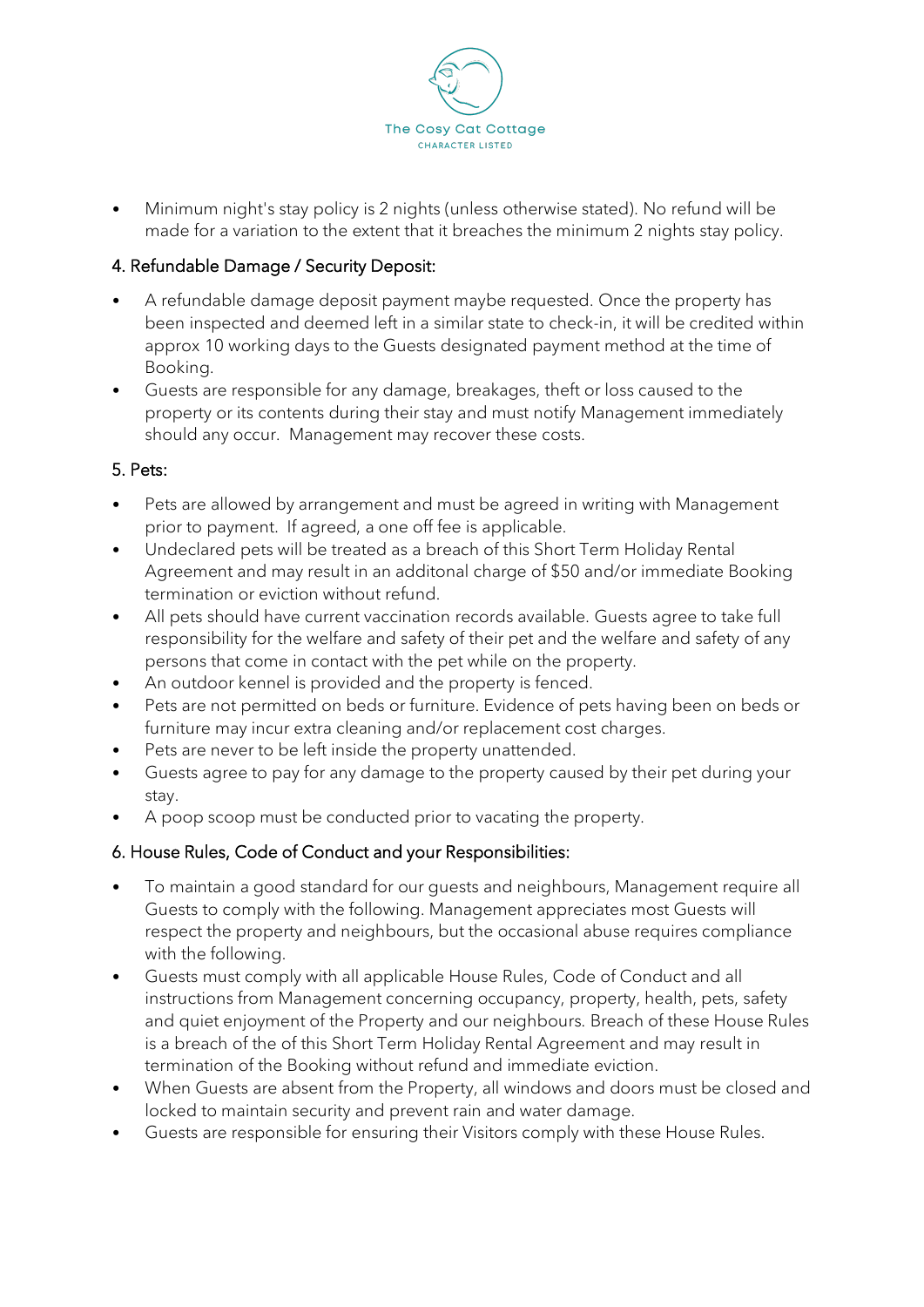

- Guests are responsible for damage, breakages, theft and loss that may occur at the Property during their stay and must notify Management immediately. Management may recover the repair or replacement cost from the Guests.
- Management take no responsibiity for the personal property of Guest's or their Vistors and recommend all Guests purchase travel insurance.
- Only the Guests nominated and agreed in the Booking may stay in the Property over night. Breach of this condition may result in additional charges and/or immediate Booking termination and eviction.
- Parties and Functions are strictly prohibited. Breach of this condition will result in immediate termination and eviction without refund and may incur additional charges for security, cleaning, garbage removal, wear and tear, repairs etc.
- All noise to cease between 10.00pm and 8.00am.
- Disturbance to our neighbours, including undue or excessive noise and continuously barking dogs are prohibited and may result in immediate Booking termination and eviction without refund.
- The price charged is for domestic use only and not commercial.
- Ellicit drugs or any illegal activity is prohibited on the property.
- Smoking is not permitted inside the Property and doors/windows should be closed to prevent smoke fumes entering the building.
- All linen, pillows, blankets and towels supplied by The Cosy Cat Cottage must be left within the cottage. Guests agree to pay for any damaged or missing items.

# 7. Departure:

- Checkout time is 10.00am. Breach of this timeframe will result in additional charges.
- Late checkout is by arrangement only and subject to availability. Late checkout fee's will apply.
- The property should be left in a similar state to its condition on arrival.
- Before departure, all food must be removed from fridges, all rubbish put in the appropriate council rubbish bins provided, and crockery and cutlery washed and packed away.
- Failure to leave the property in a clean and tidy condition may incur additional cleaning charges, which will be deducted from the refundable damage deposit.
- All furniture must be left in the position on arrival.
- The property should be vacated on time and secured. All windows and doors are to be locked. All keys must be put back into the position as agreed with the property owner.
- Guests are responsible for the safekeeping and replacement cost of accommodation keys if lost.

# 8. Unavailability:

Management will make every effort to ensure the property is available as booked. However Management reserve the right to make alterations to bookings due to unforeseen circumstances.